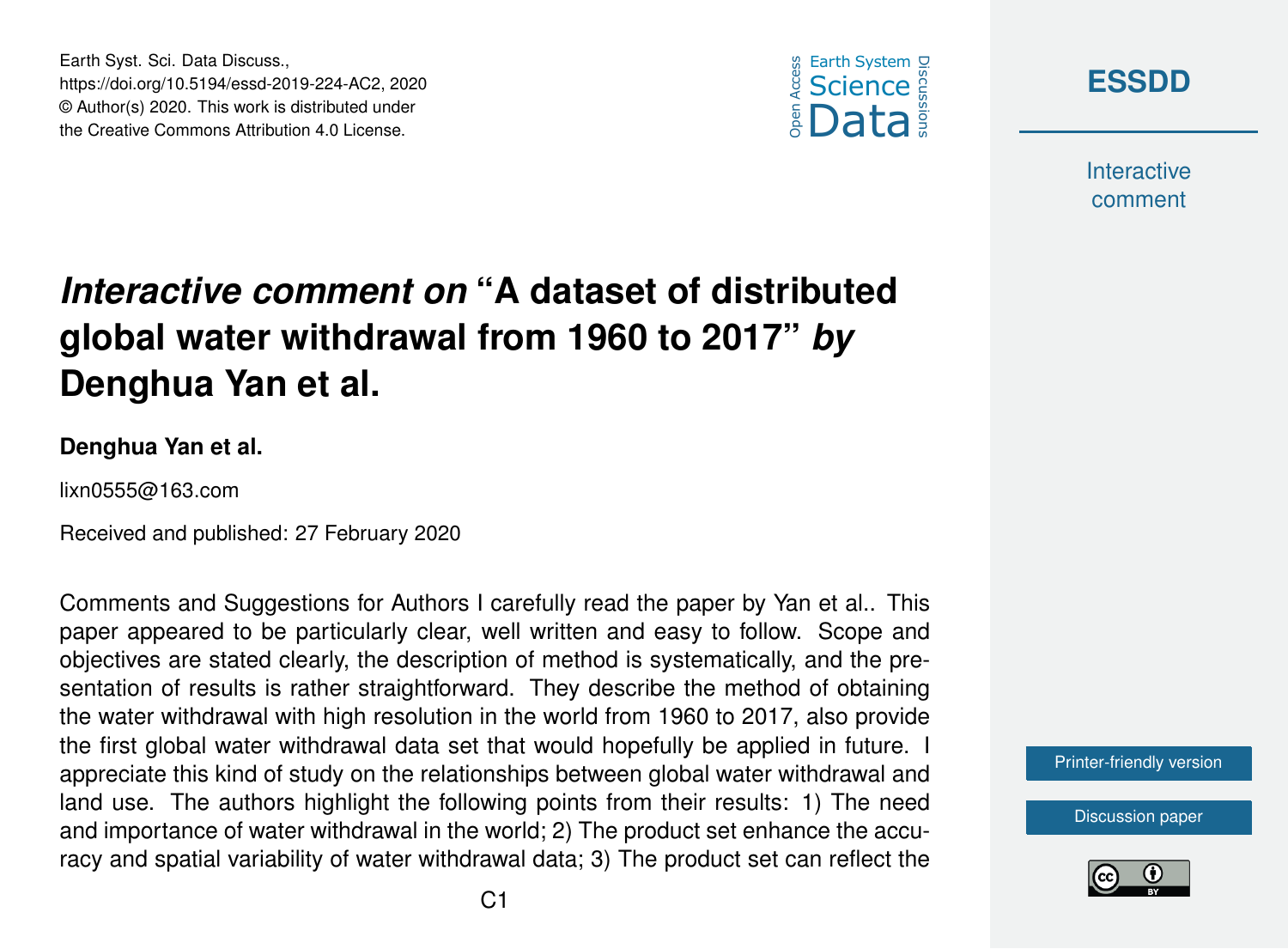space-apace changes of water withdrawal. Overall, I consider that, after revisions, this paper has the potential to become a timely and welcome addition to the literature.

Point 1: Line 16-17: I think it is necessary to indicate the resolution of the dataset in abstract. Response 1: The spatial resolution of the dataset is  $1km \times 1km$ . Based on the comments, we will introduce the resolution in abstract in subsequent amendments. Point 2: Line 23: Please refine the definition of water withdrawal and unify the use of 'water withdrawal' in the manuscript. Response 2: Based on the comments, we added the definition of the water withdrawal. According to the comments, we have added the definition of water withdrawal, which refers to the amount of water used by water users. Water is usually provided by the water supply unit or it can be obtained by water users directly from rivers, lakes, reservoirs (ponds) or underground Point 3: Line 30: Change the word "account" to "accounts". Response 3: We have modified it based on comments. Point 4: Line 38-41: Please rewrite this sentence to clarify the disadvantages of traditional methods. Response 4: The traditional water withdrawal evaluation usually takes the country as the minimum administrative unit and fails to reflect the exact geographic location where the water withdrawal occurred. Point 5: Line 45-46: In abstract: "... regional or national governments and interpolating and extending them to specific land uses will maximize data accuracy", this sentence is the premise of the manuscript, should explain it in detail in the introduction. Response 5: Traditional data often only considers administrative units, and this study considers not only administrative units but also actual land use. Therefore, appropriate methods are needed to modify the data and distribute them to the corresponding spatial location. Thank you for your comments, we will explain it in detail in the subsequent amendments Point 6: Line 47- 48: There are some speculations in these sentences. Please add relevant references. Response 6: Based on comments, we have added relevant references. Point 7: Line 71-72: ". . .using EXCEL or MATLAB", please describe briefly the difference between the two software. Also, the version of the software should be mentioned. Response 7: In the study, the version of EXCEL is 2013 and the version of MATLAB is 2018. In the study, we used two kinds of software. We converted the data processing methods to

**Interactive** comment

[Printer-friendly version](https://www.earth-syst-sci-data-discuss.net/essd-2019-224/essd-2019-224-AC2-print.pdf)

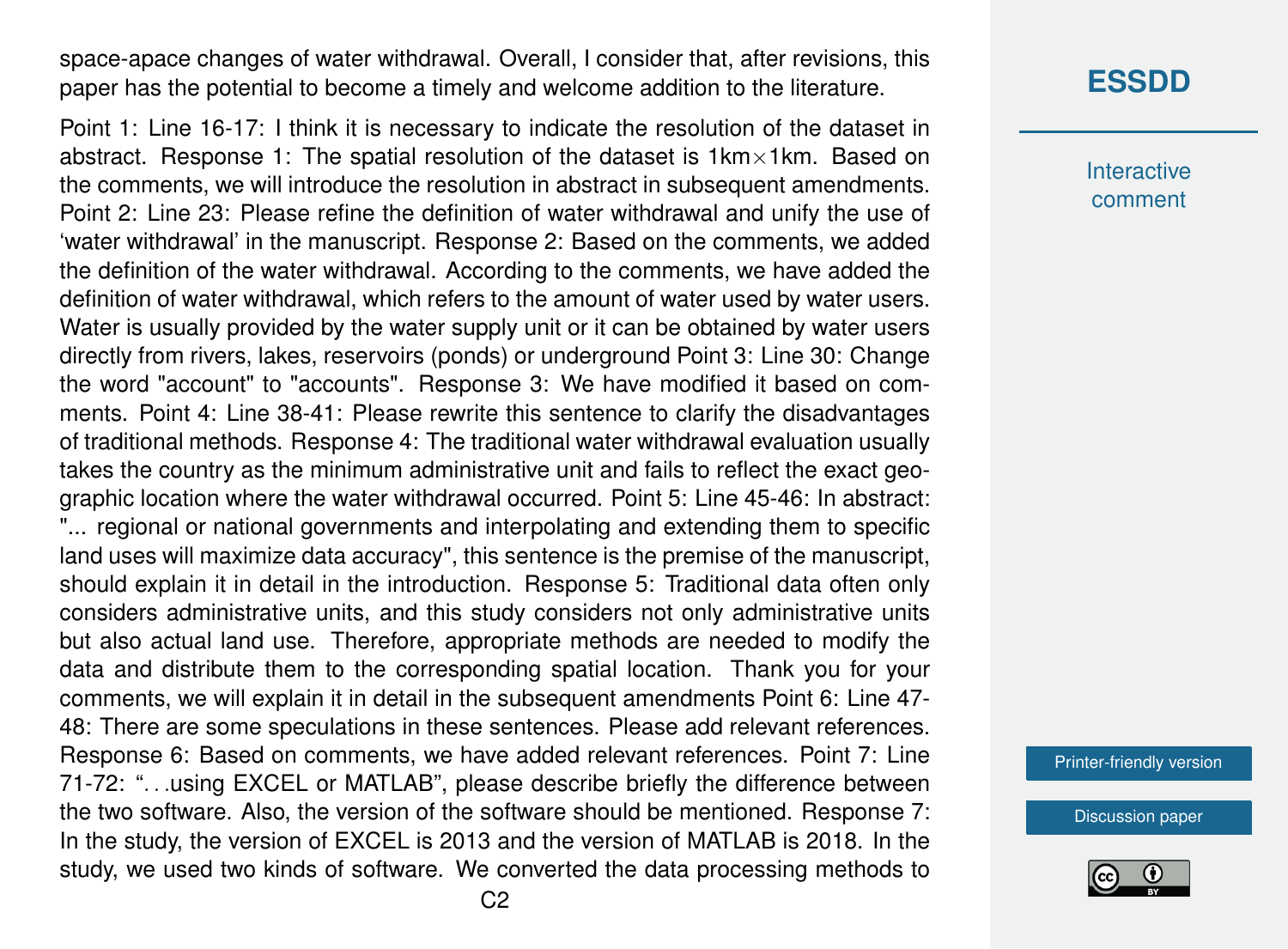EXCEL, and uploaded it to the database. Point 8: Line 87: The source of Globeland30 should be mentioned in the manuscript. Response 8: The Globeland30 data is provided by the National Geographic Information Center. We have also uploaded specific artificial surface and cultivated land data to the database. Point 9: Line 95-101: Also, there are some speculations in these sentences. They should be supported by reference. Response 9: Based on comments, we have added relevant references. Point 10: Line 102: This part is the key to the manuscript. I recommend to add it to Figure 1, which could facilitate further understanding of the choice of data interpolation method. Response 10: In fact, these data processing methods are all reflected in Figure 1, but Figure 1 is too simple at present, and we will enrich Figure 1 according to your comments. Point 11: Line 174: If I get through it well, the artificial surface part represents industrial and domestic water, and cultivated land represents most agricultural water, while this part still needs to add references to support your manuscript. Response 11: Based on comments, we have added relevant references. Point 12: Line 192-205: The comparison is not intuitive between the two pictures. I recommend keeping the division interval of the two figures consistent, so that the reader can intuitively learn the advantages of the new spreading method. Response 12: Thank you for your comments. We will modify the division interval of the legend according to the comments. Point 13: Line 204-212: In this part, I can't distinguish whether the author only verified these two countries or use these two countries as examples for research. Response 10: In this section, we mainly verify our data processing methods. In fact, we have carried out detailed data calculations for each country. Due to the excessive number of countries, we have uploaded specific data processing files to the database. Point 14: Line 220: Also, I'm not sure if the units in Figure 4 are correct. The manuscript mentions that the fitted water withdrawal differs from the official data by less than 10%, but it looks less than 0.25% in the figure. Response 14: We have mistaken the ordinate unit in the first draft. The unit should be "1", not "%". Actually, the fitted water withdrawal differs from the official data by less than 10%.

## **[ESSDD](https://www.earth-syst-sci-data-discuss.net/)**

**Interactive** comment

[Printer-friendly version](https://www.earth-syst-sci-data-discuss.net/essd-2019-224/essd-2019-224-AC2-print.pdf)